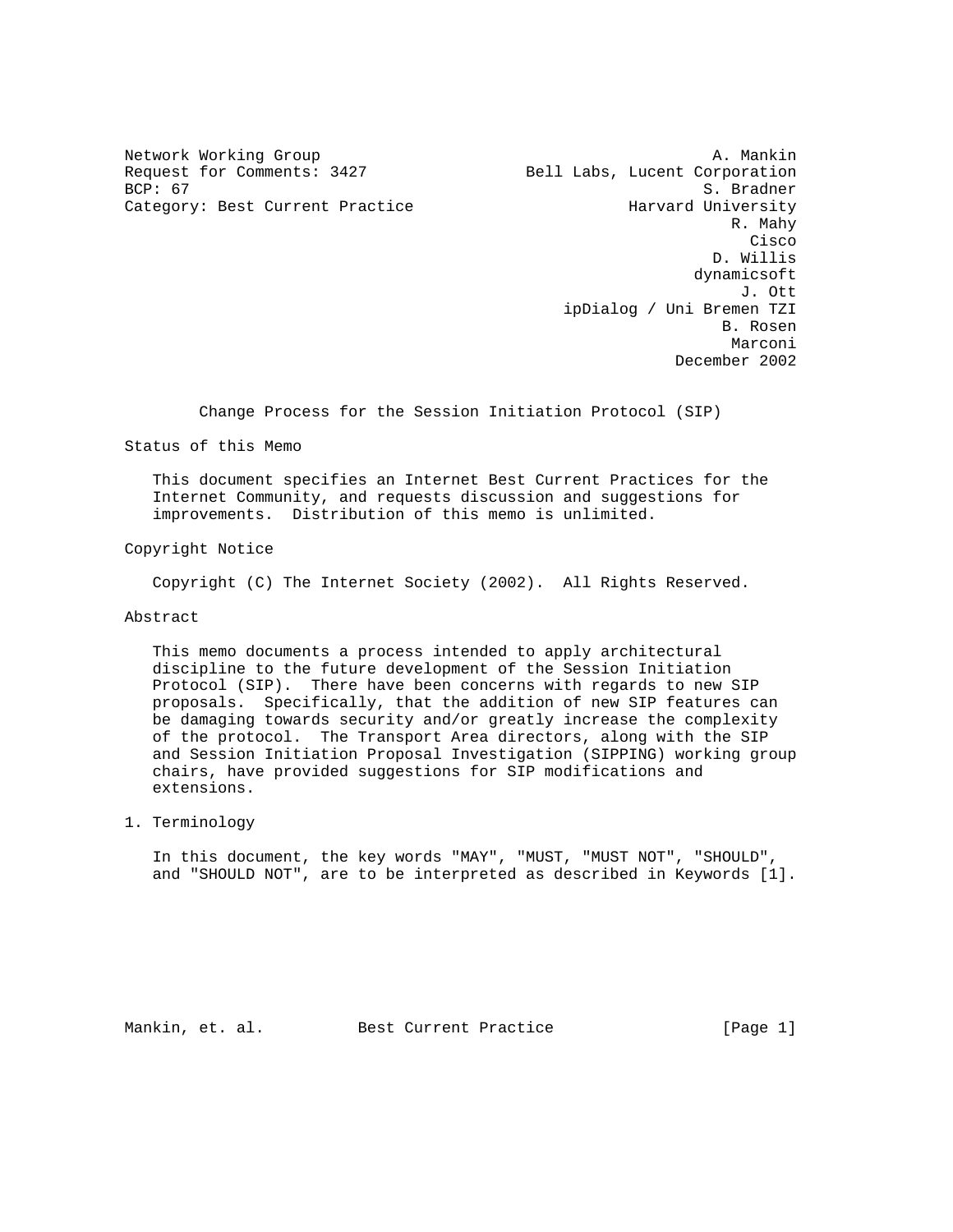#### 2. History and Development

 The IETF's Session Initiation Protocol (SIP) [3] was originally developed for initiation of multimedia sessions. Internet multimedia, voice over IP, IP telephony, and SIP have become quite popular, both inside IETF and with other standards groups, and the applications of SIP have grown. One result of this popularity has been a continual flood of suggestions for SIP modifications and extensions. The task for IETF management of SIP has been to keep the protocol development focused on SIP's core strengths and the applications it does best.

# 2.1 The IETF SIP Working Group

 The IETF SIP Working Group has been chartered to be the "owner" of the SIP protocol [3], as long as the working group exists. All changes or extensions to SIP must first exist as SIP Working Group documents. The SIP Working group is charged with being the guardian of the SIP protocol for the Internet, and therefore should only extend or change the SIP protocol when there are compelling reasons to do so.

 Documents that must be handled by the SIP working group include new SIP methods, new SIP option tags, new response codes, and new standards track SIP headers. With the exception of "P-" headers described in Section 4.1, all SIP extensions must be standards track and must be developed in the IETF based upon requirements provided by the SIPPING Working Group.

 IETF working groups do not live forever; typically, mailing lists continue after the working group is concluded. If the SIP Working Group has closed and no suitable replacement or follow-on working group is active, the Transport Area directors will the use the non working group standards track document process (described in section 6.1.2 of RFC 2026--IETF Standards Process [2]) using the SIP and SIPPING mailing lists and designated experts from the SIP community for advice. The IETF will remain the home of extensions of SIP and the requirement of standards track action will remain as defined in the rest of this document. The rate of growth of extensions of any protocol in the IETF is hoped to be low.

 It is appropriate for any working group to develop SIP event packages [4], but the working group must have charter approval to do so. The IETF will also require (Individual) RFC publication for the registration of event packages developed outside the scope of an IETF working group. Requirements for publishing event packages are described in detail in Section 4.3.

Mankin, et. al. Best Current Practice [Page 2]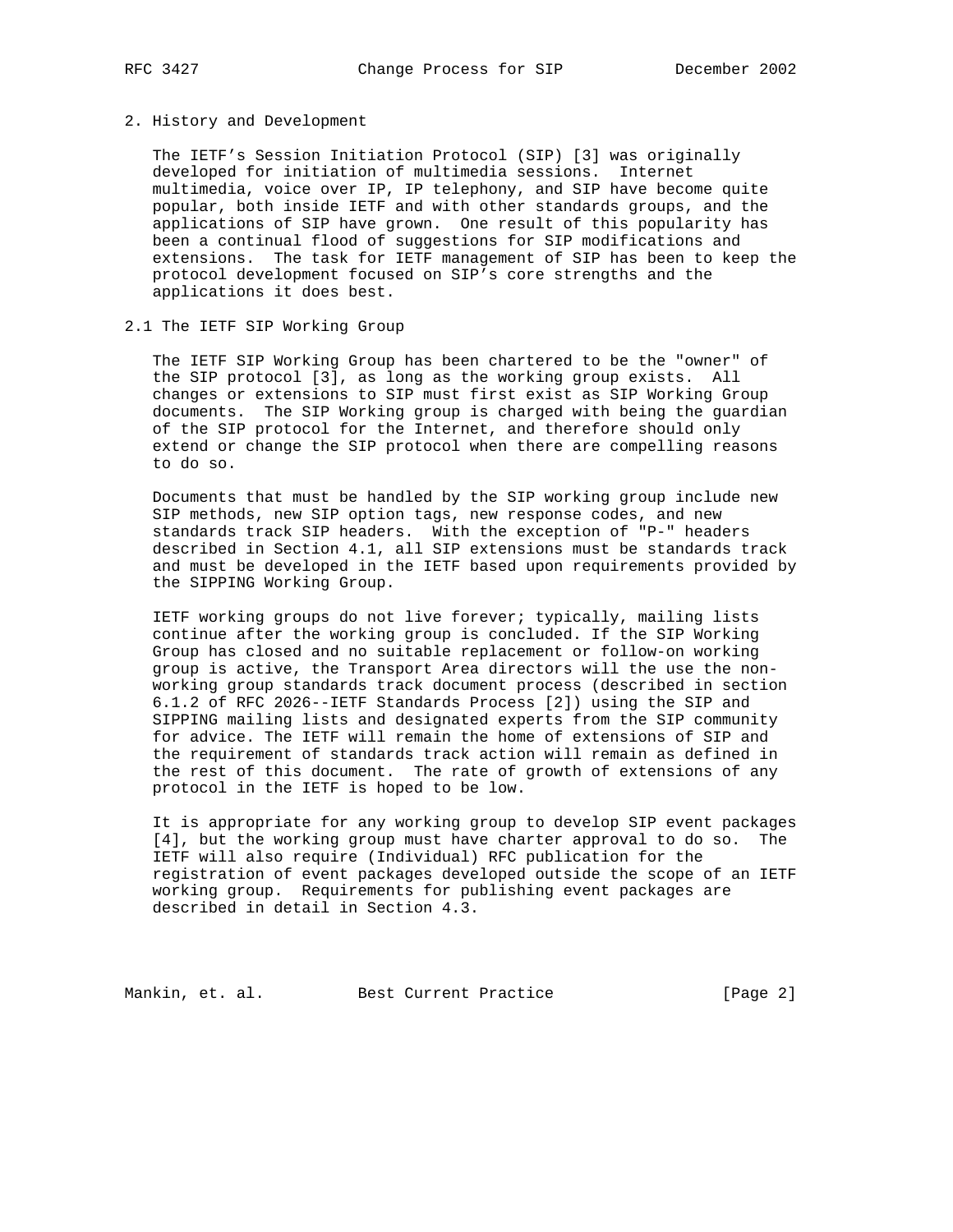# 2.2 The IETF SIPPING Working Group

 The IETF Session Initiation Protocol Proposal Investigation (sipping) Working Group is chartered to be a filter in front of the SIP Working Group. This working group will investigate requirements for applications of SIP, some of which may lead to requests for extensions to SIP. These requirements may come from the community at large, or from individuals who are reporting the requirements as determined by another standards body. The SIPPING Working Group will also not live forever, with similar consideration to the sections above.

 The SIPPING Working Group may determine: that these requirements can be satisfied by SIP without modifications, that the requirements are not sufficiently general to warrant a change to SIP, that the requirements justify a change to SIP, or that the requirements should be combined with other requirements to solve a more general problem or solve the same problem in a more flexible way.

 Because the SIP protocol gets so much attention, some application designers may want to use it just because it is there, such as for controlling household appliances. SIPPING should act as a filter, accepting only requirements which play to the best strengths of SIP, such as realtime presence.

 When the SIPPING working group decides on a set of requirements, it forwards them to the SIP working group. The SIPPING Working Group may also document usage or applications of SIP which do not require any protocol extensions.

 The SIPPING working group also acts as a filter for proposed event packages as described in Section 4.3.

#### 3. SIP Change Process

 Anyone who thinks that the existing SIP protocol is applicable to their application, yet not sufficient for their task must write an individual Internet-Draft explaining the problem they are trying to solve, why SIP is the applicable protocol, and why the existing SIP protocol will not work. The Internet-Draft must include a detailed set of requirements (distinct from solutions) that SIP would need to meet to solve the particular problem. The Internet-Draft must also describe in detail any security issues that arise from meeting those requirements. After the Internet-Draft is published, the authors should send a note to the SIPPING Working Group mailing list to start discussion on the Internet-Draft.

Mankin, et. al. Best Current Practice [Page 3]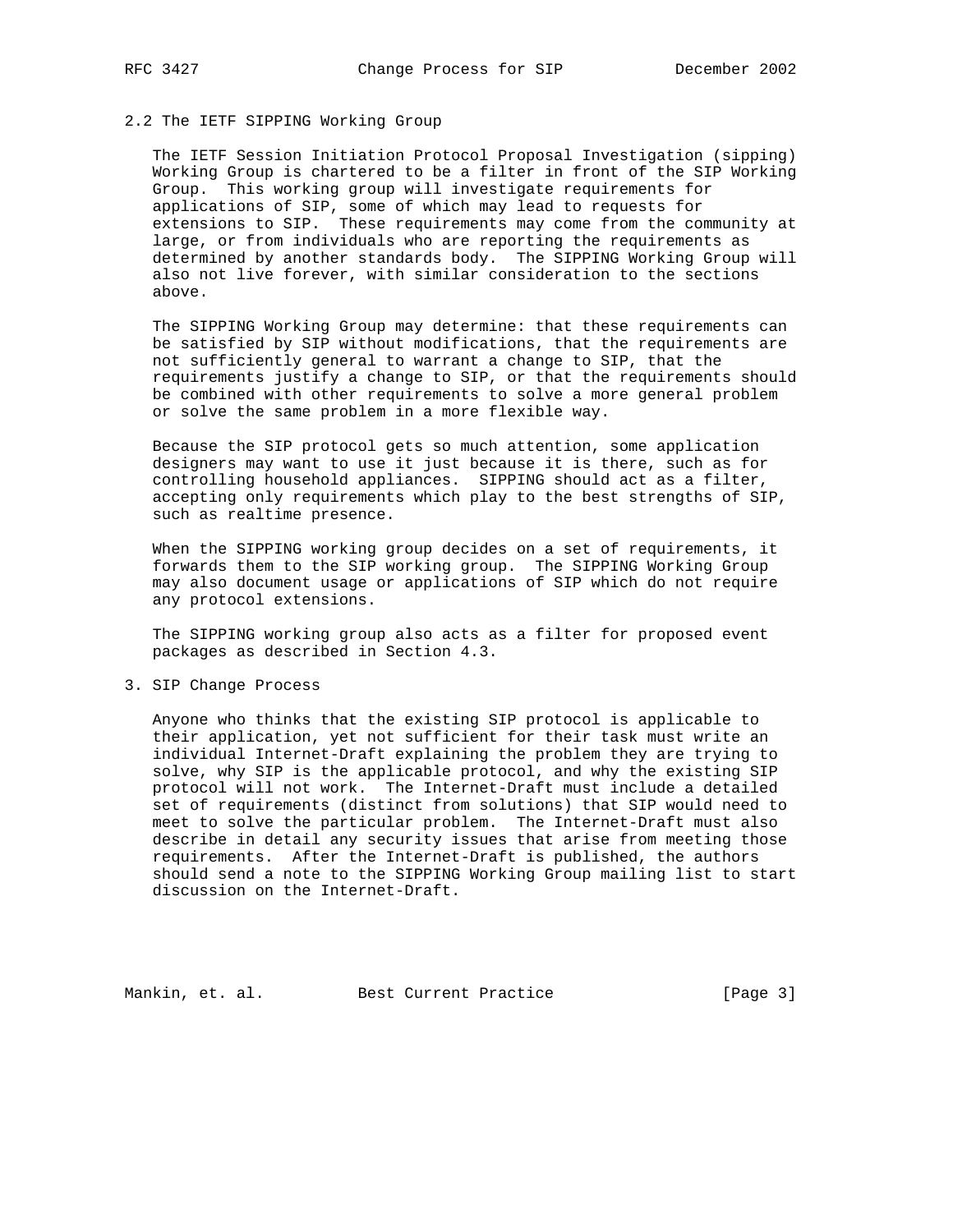The SIPPING working group chairs, in conjunction with the Transport Area Directors, will determine if the particular problems raised in the requirements Internet-Draft warrants being added to the SIPPING charter based on the mailing list discussion. The SIPPING working group should consider whether the requirements can be merged with other requirements from other applications, and refine the ID accordingly.

 If the chairs and the ADs both feel that the particular new problems should be added to the SIPPING Working Group charter, then the ADs will present the proposed SIPPING charter modifications to the IESG and IAB, in accordance with the usual process for charter expansion. If the IESG (with IAB advice) approves of the charter changes, the SIPPING working group can then work on the problems described in the Internet-Draft.

 In a separate Internet-Draft, the authors may describe a set of changes to SIP that would meet the requirements. The Internet-Draft would then be passed to the SIP working group for consideration (if warranted). The SIP working group is not required to adopt the proposed solution from this additional Internet-Draft.

 The SIPPING working group may also evaluate such proposals for extensions if the requirements are judged to be appropriate to SIP, but are not sufficiently general for standards track activity. The SIPPING working group will attempt to determine if the new proposal meets the requirements for publication as a "P-" header, as described in Section 4.1, within a specific scope of applicability.

 The Transport ADs may, on a case by case basis, support a process in which the requirements analysis is implicit and the SIP working group requests the addition of a charter item for an extension without a full SIPPING process as described. This will be the exception.

 With respect to standardization, this process means that SIP extensions come only from the IETF, the body that created SIP. The IETF will not publish a SIP extension RFC outside of the processes described here.

 The SIP Working Group is required to protect the architectural integrity of SIP and must not add features that do not have general use beyond the specific case. Also, they must not add features just to make a particular function more efficient at the expense of simplicity or robustness.

Mankin, et. al. Best Current Practice [Page 4]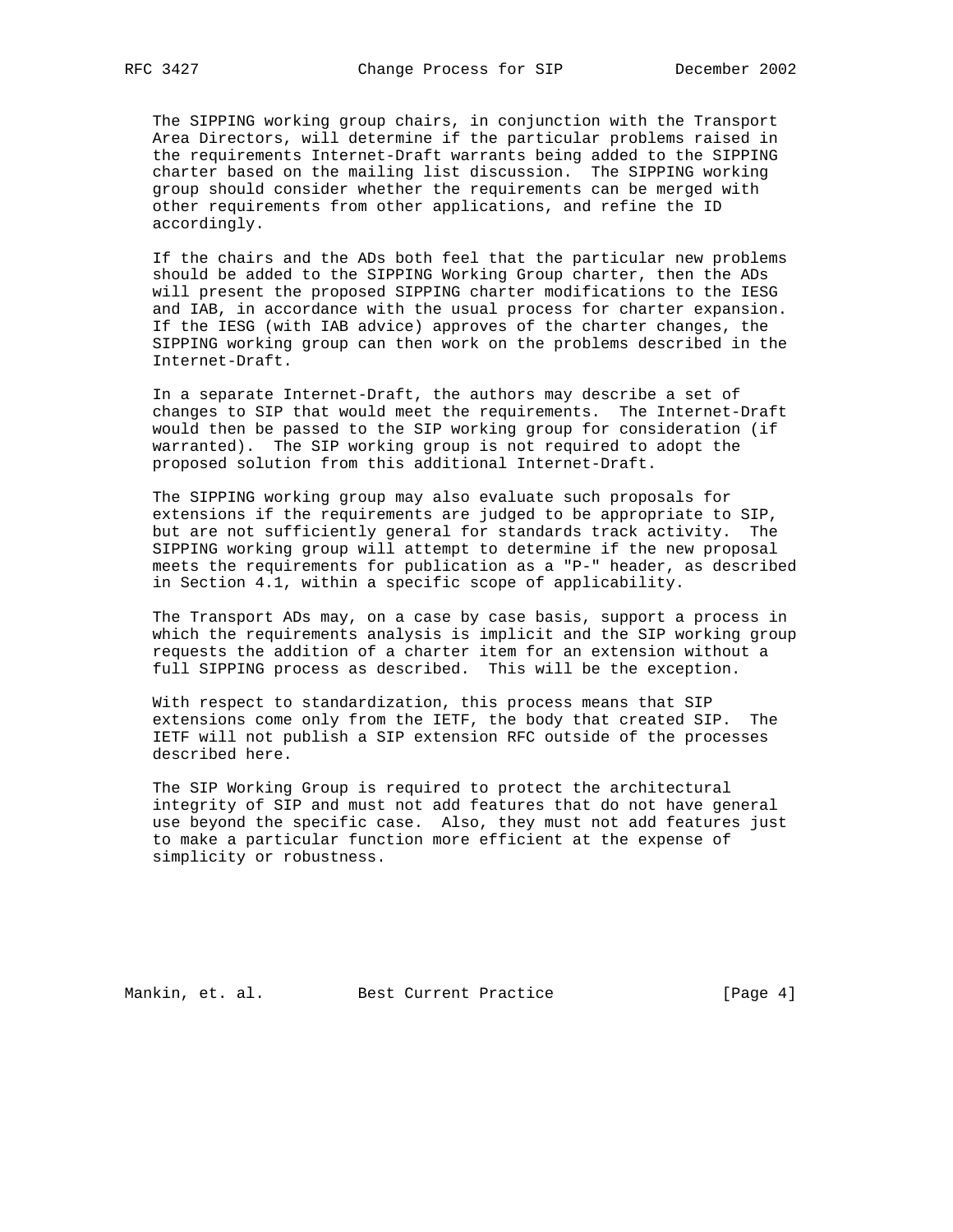Some working groups besides SIPPING generate requirements for SIP solutions and/or extensions as well. At the time this document was written, these include SIP for Instant Messaging and Presence Leveraging Extensions (simple), Service in the PSTN/IN Requesting InTernet Service (spirits), and Telephone Number Mapping (enum).

## 4. Extensibility and Architecture

 In an idealized protocol model, extensible design would be self contained, and it would be inherent that new extensions and new headers would naturally have an architectural coherence with the original protocol.

 However, this idealized vision has not been attained in the world of standards track protocols. While, interoperability implications can be addressed by capabilities negotiation rules, the effects of adding features that overlap, or that deal with a point solution and are not general, are much harder to control with rules. Therefore, the Transport Area calls for architectural guardianship and application of Occam's Razor by the SIP Working Group.

 In keeping with the IETF tradition of "running code and rough consensus", it is valid to allow for the development of SIP extensions that are either not ready for standards track, but might be understood for that role after some running code, or are private or proprietary in nature, because a characteristic motivating them is usage that is known not to fit the Internet architecture for SIP. We call these "P-" headers, for "preliminary", "private", or "proprietary".

 There are two key issues to consider with respect to keeping the "P-" header extension space "safe":

- 1. Clearly indicating the unarchitected or not-yet understood nature of the extension.
- 2. Preventing identity conflicts between extensions.

4.1 Indicating a "P-" Header:

 Use of an "X-" prefix on textual identifiers has been widely used to indicate experimental extensions in other protocols. This approach is applied in modified form here by use of a "P-" header extension. However, there are a number of stronger constraints for "P-" headers, including documentation that get Expert and IESG review, and other SIP protocol criteria described below.

Mankin, et. al. Best Current Practice [Page 5]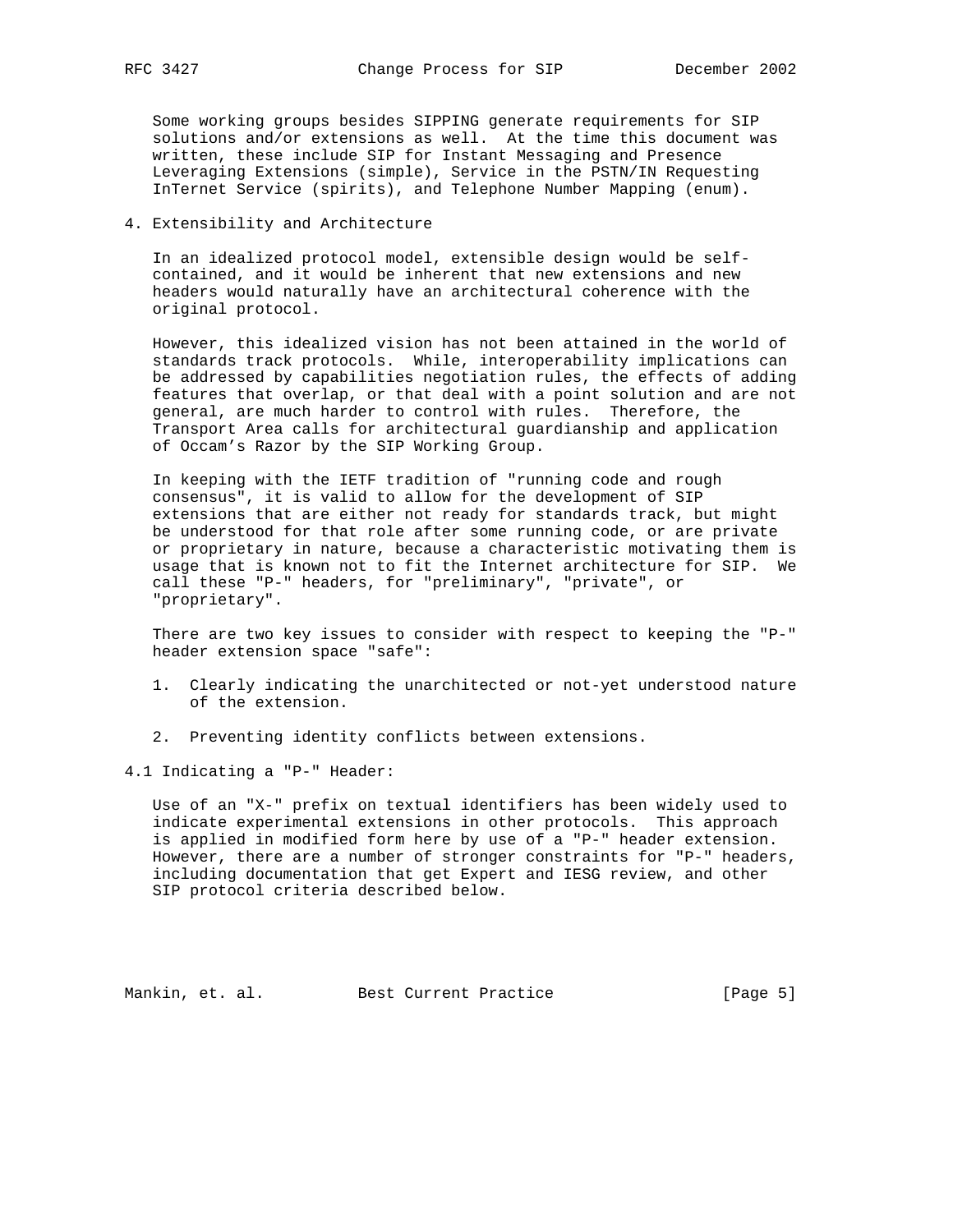Informational SIP Headers can be registered as "P-" headers if all of the following conditions are met:

- 1. A designated expert (as defined in RFC 2434 [4]) MUST review the proposal for applicability to SIP and conformance to these guidelines. The Expert Reviewer will send email to the Transport Area Directors on this determination. The expert reviewer can cite one or more of the guidelines that haven't been followed in his/her opinion.
- 2. The proposed extension MUST NOT define SIP option tags, response codes, or methods.
- 3. The function of the proposed header MUST NOT overlap with current or planned chartered extensions.
- 4. The proposed header MUST be of a purely informational nature, and MUST NOT significantly change the behavior of SIP entities which support it. Headers which merely provide additional information pertinent to a request or a response are acceptable. If the headers redefine or contradict normative behavior defined in standards track SIP specifications, that is what is meant by significantly different behavior.
- 5. The proposed header MUST NOT undermine SIP security in any sense. The Internet Draft proposing the new header MUST address security issues in detail as if it were a Standards Track document. Note that, if the intended application scenario makes certain assumptions regarding security, the security considerations only need to meet the intended application scenario rather than the general Internet case. In any case, security issues need to be discussed for arbitrary usage scenarios (including the general Internet case).
- 6. The proposed header MUST be clearly documented in an (Individual or Working Group) Informational RFC, and registered with IANA.
- 7. An applicability statement in the Informational RFC MUST clearly document the useful scope of the proposal, and explain its limitations and why it is not suitable for the general use of SIP in the Internet.

 Any implementation of a "P-" header (meaning "not specified by a standards-track RFC issued through the SIP Working Group") MUST include a "P-" prefix on the header, as in "P-Headername". Note that "P-" extensions are not IETF standards of any kind, and MUST NOT be required by any production deployment considered compliant to IETF specifications. Specifically, implementations are only SIP compliant

Mankin, et. al. Best Current Practice [Page 6]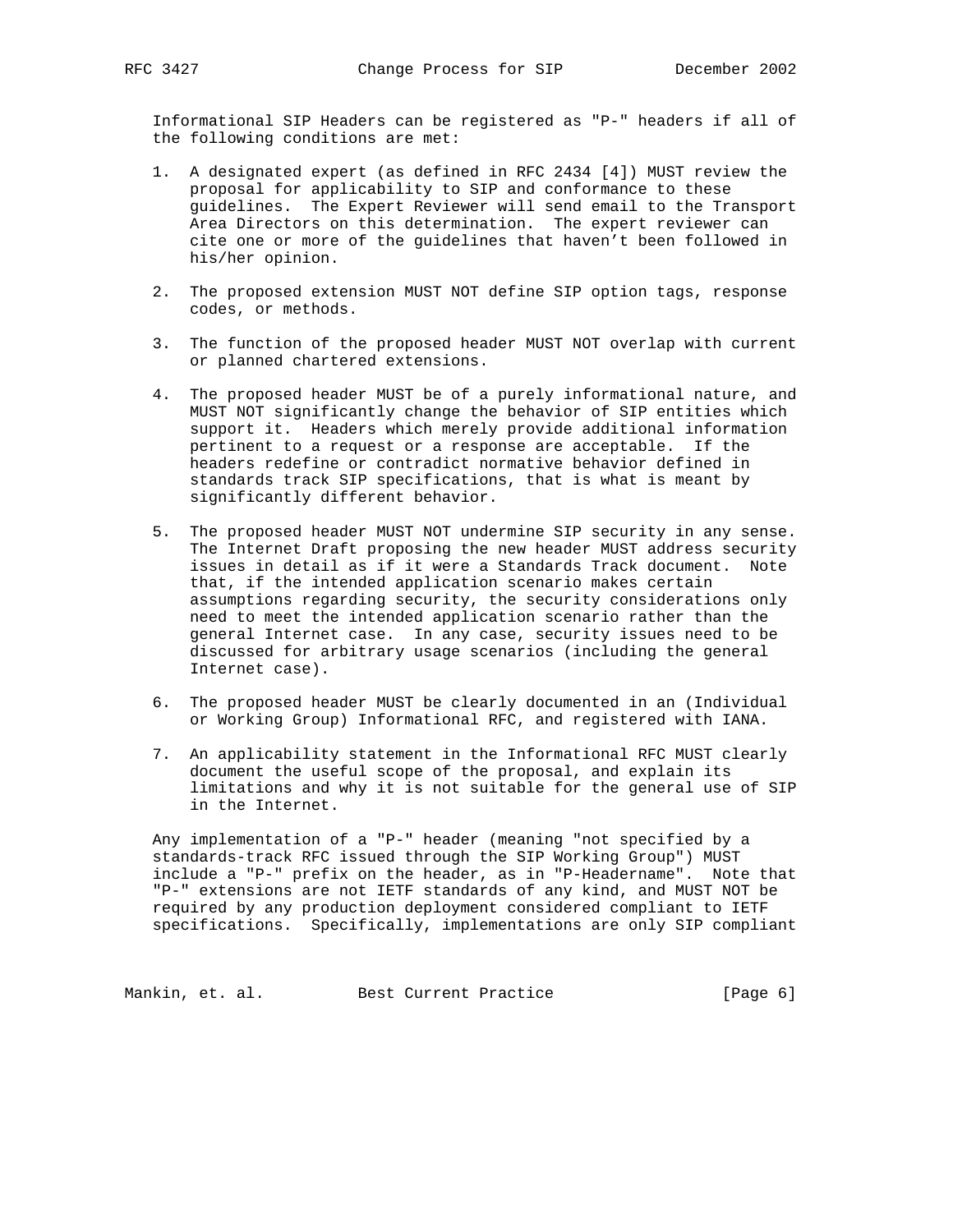if a) they fall back to baseline behavior when they ignore all P headers, and b) when using P- headers they do not contradict any normative behavior.

4.2 Preventing Identity Conflicts Between P-Extensions:

 In order to prevent identity conflicts between P-headers, this document provides an IANA process (See: "IANA Considerations" below) to register the P-headers. The handling of unknown P-headers is to ignore them, however, section 4.1 is to be taken seriously, and users of P-headers will have best results with adherence. All implemented P-headers SHOULD meet the P-Header requirements in 4.1. Any P-header used outside of a very restricted research or teaching environment (such as a student lab on implementing extensions) MUST meet those requirements and MUST be documented in an RFC and be IANA registered. IANA registration is permitted when the IESG approves the internet draft.

# 4.3 SIP Event Packages

 events [4] defines two different types of event packages: normal event packages, and event template-packages. Event template-packages can only be created and registered by the publication of a Standards Track RFC (from an IETF Working Group). Normal event packages can be created and registered by the publication of any Working Group RFC (Informational, Standards Track, Experimental), provided that the RFC is a chartered working group item.

 Individuals may also wish to publish SIP Event packages. Individual proposals for registration of a SIP event package MUST first be published as Internet-drafts for review by the SIPPING Working Group, or the working group, mailing list, or expert designated by the Transport Area Directors if the SIPPING Working Group has closed. Proposals should include a strong motivational section, a thorough description of the proposed syntax and semantics, event package considerations, security considerations, and examples of usage. The author should submit his or her proposal as an individual Internet- Draft, and post an announcement to the working group mailing list to begin discussion. The SIPPING Working Group will determine if the proposed package is a) an inappropriate usage of SIP, b) applicable to SIP but not sufficiently interesting, general, or in-scope to adopt as a working group effort, c) contrary to similar work planned in the Working Group, or d) should be adopted as or merged with chartered work.

Mankin, et. al. Best Current Practice [Page 7]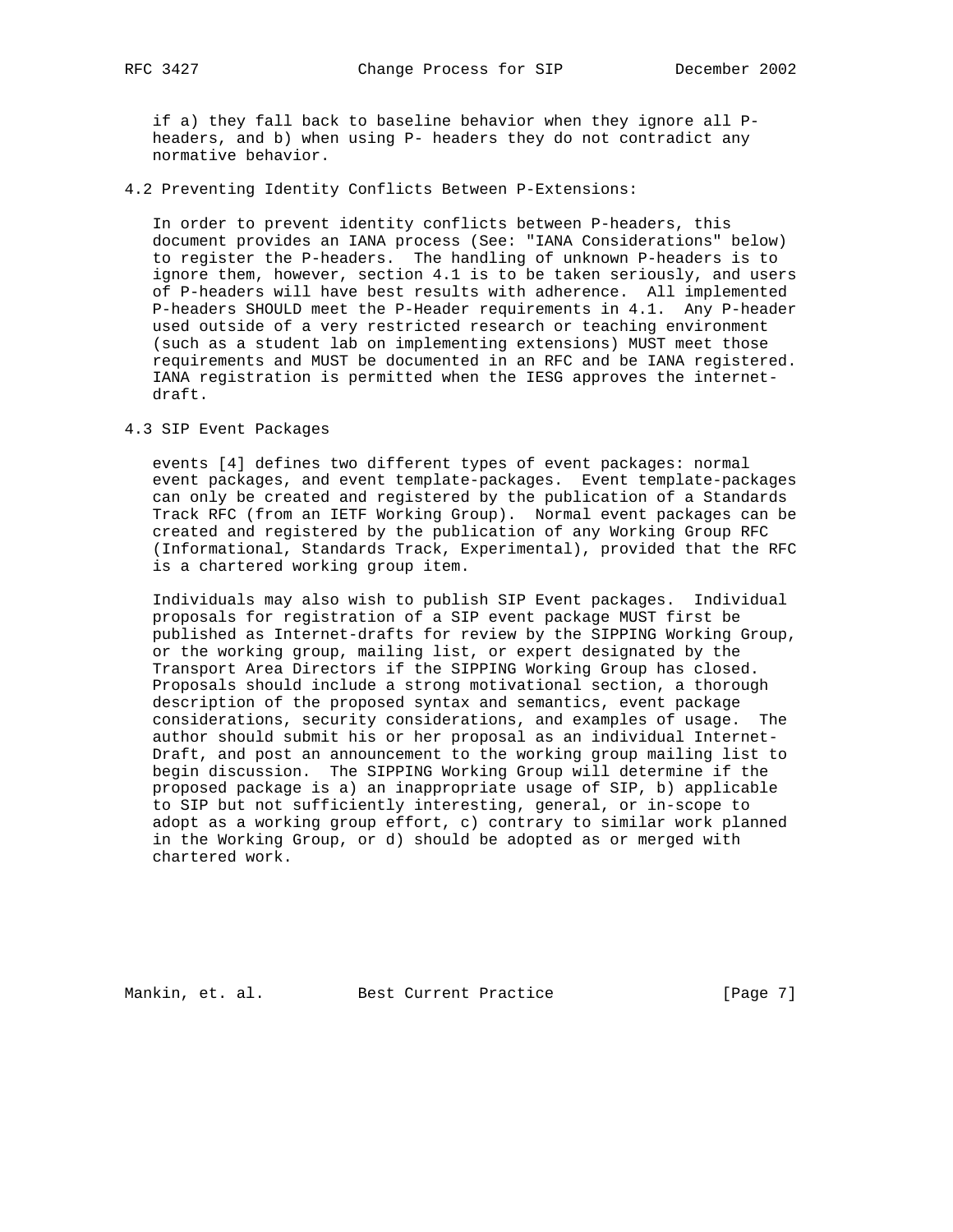The IETF requires (Individual) RFC publication for registration of event packages developed outside the scope of an IETF working group, according to the following guidelines:

- 1. A designated expert (as defined in RFC 2434 [4]) MUST review the proposal for applicability to SIP and conformance with these guidelines. The Expert Reviewer will send email to the IESG on this determination. The expert reviewer can cite one or more of the guidelines that have not been followed in his/her opinion.
- 2. The proposed extension MUST NOT define an event template-package.
- 3. The function of the proposed package MUST NOT overlap with current or planned chartered packages.
- 4. The event package MUST NOT redefine or contradict the normative behavior of SIP events [4], SIP [3], or related standards track extensions.
- 5. The proposed package MUST NOT undermine SIP security in any sense. The Internet Draft proposing the new package MUST address security issues in detail as if it were a Standards Track document. Security issues need to be discussed for arbitrary usage scenarios (including the general Internet case).
- 6. The proposed package MUST be clearly documented in an (Individual) Informational RFC, and registered with IANA. The package MUST document all the package considerations required in Section 5 of SIP events [4].
- 7. If determined by the expert reviewer or the chairs or ADs of the SIPPING WG, an applicability statement in the Informational RFC MUST clearly document the useful scope of the proposal, and explain its limitations and why it is not suitable for the general use of SIP in the Internet.
- 5. Security Considerations

 Complexity and indeterminate or hard to define protocol behavior, depending on which of many extensions operate, is a fine breeding ground for security flaws.

 All Internet-Drafts that present new requirements for SIP must include a discussion of the security requirements and implications inherent in the proposal. All RFCs that modify or extend SIP must show that they have adequate security and do not worsen SIP's existing security considerations.

Mankin, et. al. Best Current Practice [Page 8]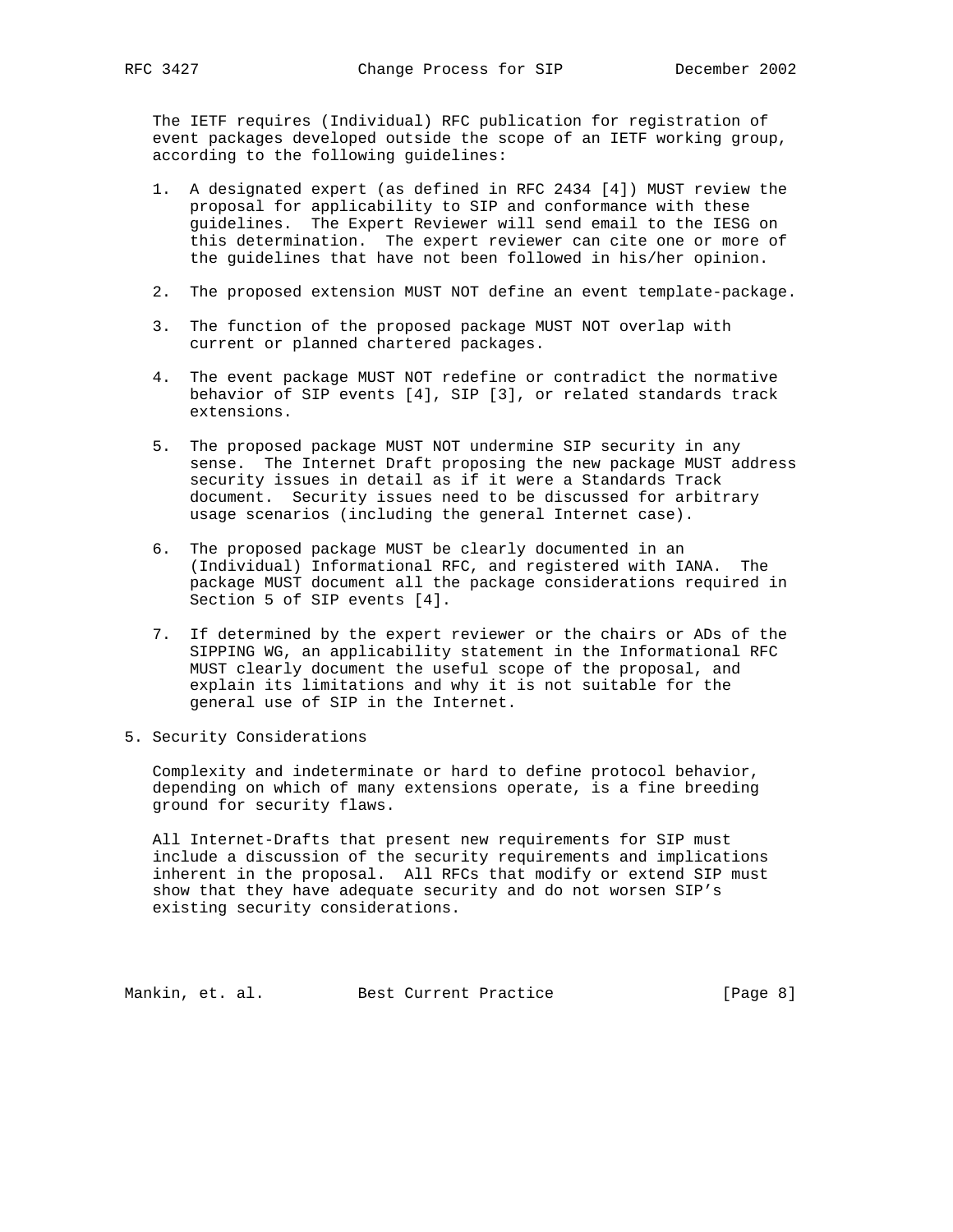#### 6. IANA Considerations

 RFC 3261 [3] directs the Internet Assigned Numbers Authority (IANA) to establish a registry for SIP method names, a registry for SIP option tags, and a registry for SIP response codes, and to amend the practices used for the existing registry for SIP headers.

 With the exception of P-headers, entries go into these registries only by approval of an Internet-Draft as a standards track RFC.

 Each RFC shall include an IANA Considerations section which directs IANA to create appropriate registrations. Registration shall be done at the time the IESG announces its approval of the draft containing the registration requests.

 Standard headers and messages MUST NOT begin with the leading characters "P-".

 "P-" header names MUST begin with the leading characters "P-". No "P-" header which conflicts with (would, without the "P-" prefix have the same name as) an existing standards track header is allowed. Each registration of a "P-" header will also reserve the name of the header as it would appear without the "P-" prefix. However, the reserved name without the "P-" will not explicitly appear in the registry. It will only appear if there is a later standards track document (which is unlikely in most cases!). Please do not accept the registration of IANA-Greeting when you see: P-IANA-Greeting. P-header's "reserved standard names" MUST NOT be used in a SIP implementation prior to standardization of the header.

 Short forms of headers MUST only be assigned to standards track headers. In other words, P-headers MUST NOT have short forms.

 Similarly, RFC 3265 [4] directs the IANA to establish a registry for SIP event packages and SIP event template packages. For event template packages, entries go into this registry only by approval of a draft for standards track RFC. For ordinary event packages, entries go into this registry only by approval of a draft for RFC (of any type). In either case, the IESG announcement of approval authorizes IANA to make the registration.

Mankin, et. al. Best Current Practice [Page 9]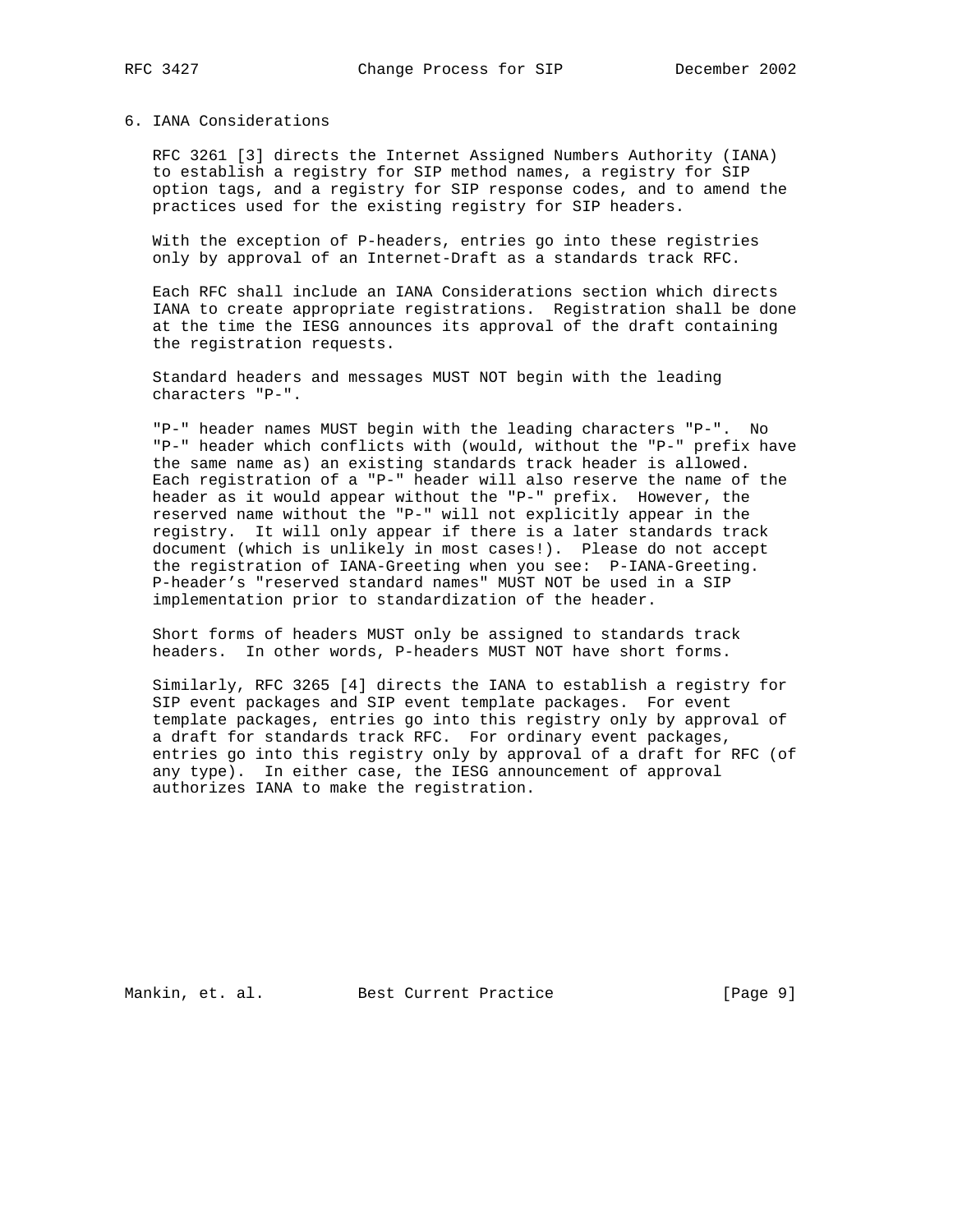- 
- 7. Acknowledgements

 The Transport ADs thank our IESG and IAB colleagues (especially Randy Bush, Harald Alvestrand, John Klensin, Leslie Daigle, Patrik Faltstrom, and Ned Freed) for valuable discussions of extensibility issues in a wide range of protocols, including those that our area brings forward and others. Thanks to the many members of the SIP community engaged in interesting dialogue about this document as well; Jonathan Rosenberg and Jon Peterson gave us useful reviews. Thanks also to Henning Schulzrinne and William Marshall.

- 8. Normative References
	- [1] Bradner, S., "Key words for use in RFCs to Indicate Requirement Levels", BCP 14, RFC 2119, March 1997.
	- [2] Bradner, S., "The Internet Standards Process -- Revision 3", BCP 9, RFC 2026, October 1996.
	- [3] Rosenberg, J., Schulzrinne, H., Camarillo, G., Johnston, A., Peterson, J., Sparks, R., Handley, M. and E. Schooler, "SIP: Session Initiation Protocol", RFC 3261, June 2002.
	- [4] Roach, A., "Session Initiation Protocol (SIP) Specific Event Notification", RFC 3265, June 2002.

Mankin, et. al. Best Current Practice [Page 10]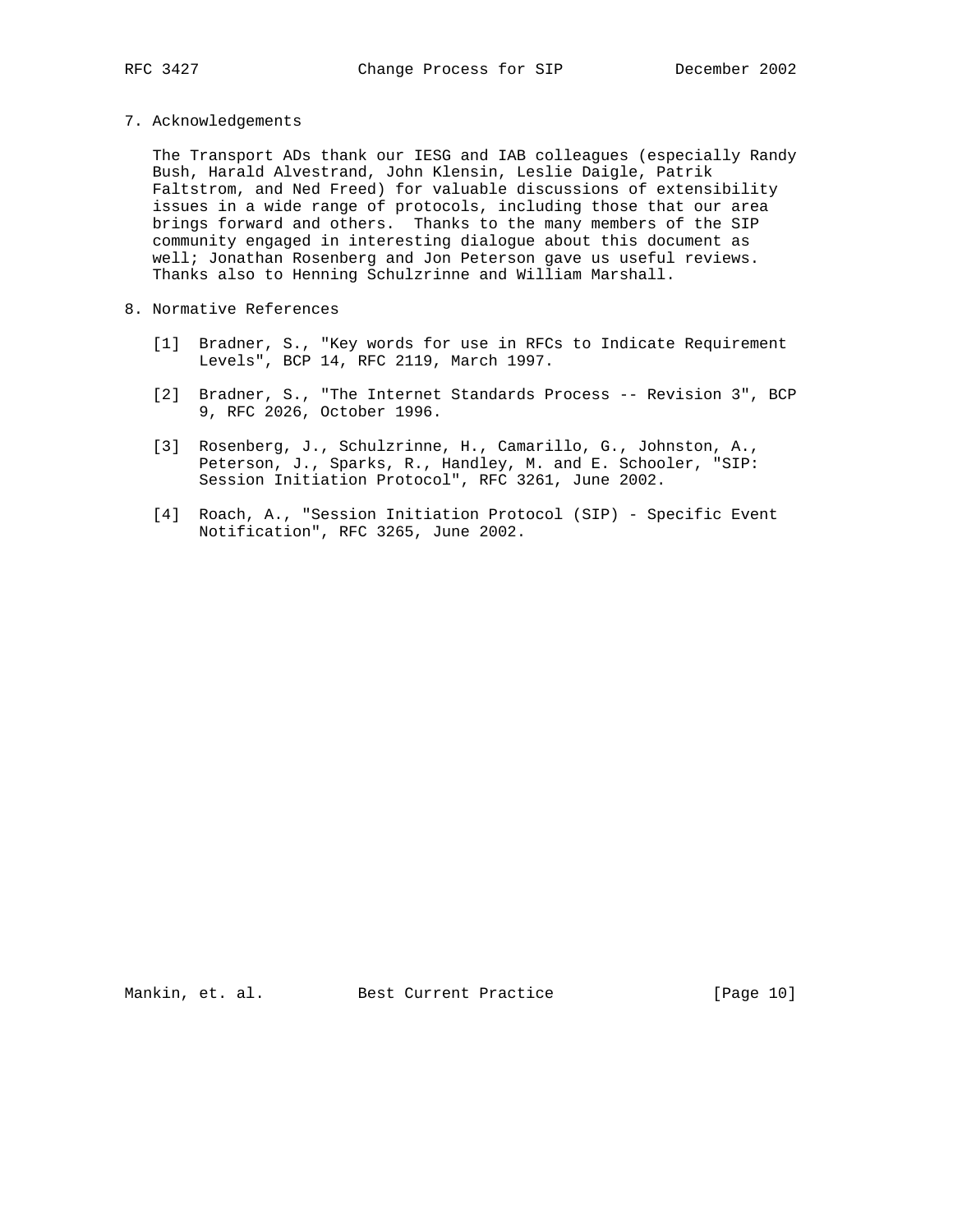9. Authors' Addresses

 Allison Mankin Bell Labs, Lucent Corporation

EMail: mankin@psg.com

 Scott Bradner Harvard University

EMail: sob@harvard.edu

 Rohan Mahy Cisco

EMail: rohan@cisco.com

 Dean Willis dynamicsoft

EMail: dean.willis@softarmor.com

 Brian Rosen Marconi

EMail: brian.rosen@marconi.com

 Joerg Ott ipDialog / Uni Bremen TZI

EMail: jo@ipdialog.com

Mankin, et. al. Best Current Practice [Page 11]